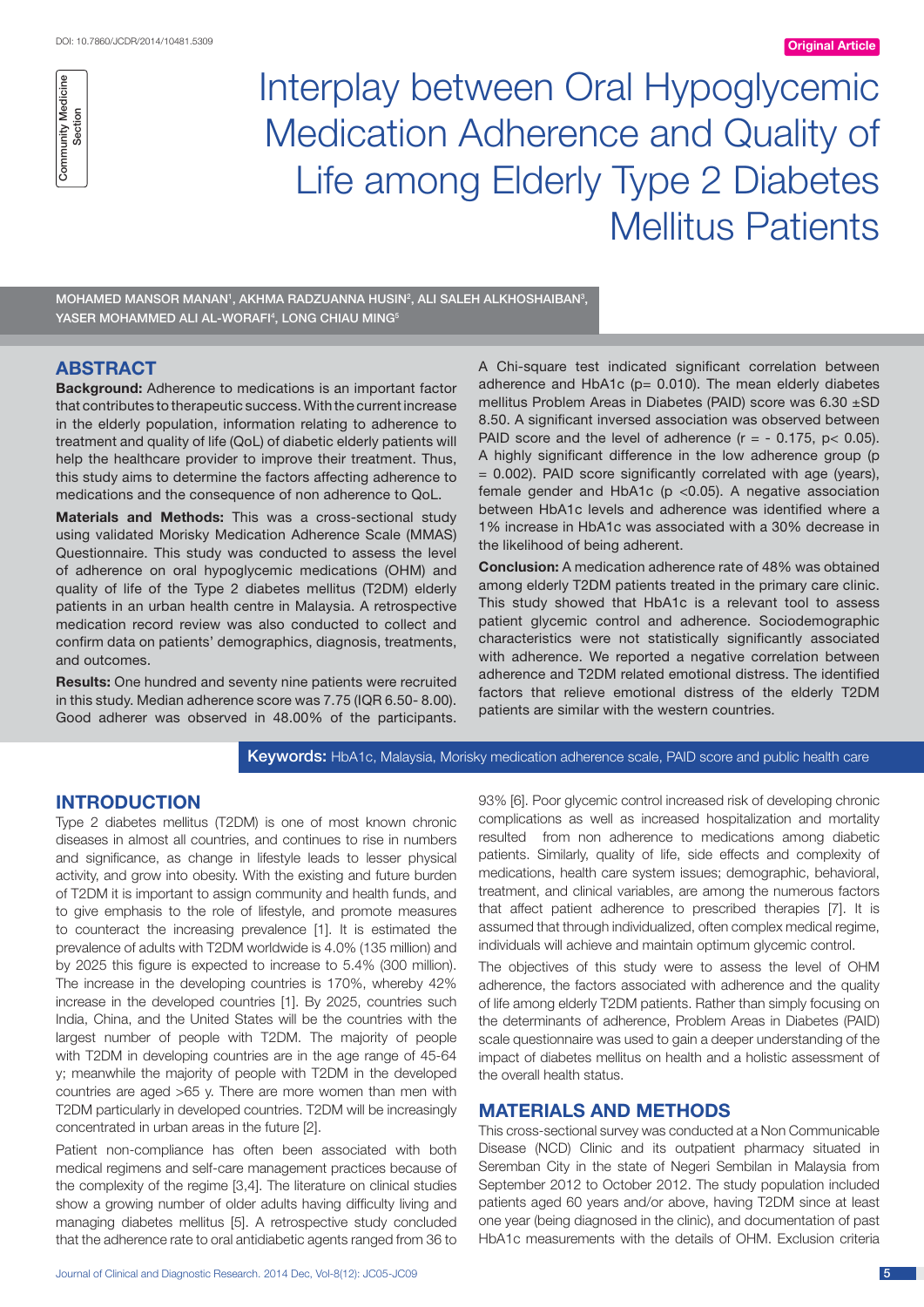Mohamed Mansor Manan et al., Medication Adherence among Elderly Type 2 Diabetes Mellitus Patients www.jcdr.net www.jcdr.net

| <b>Variables</b>                                                   | <b>Mean</b> ±SD  | Range           |  |  |  |
|--------------------------------------------------------------------|------------------|-----------------|--|--|--|
| Age (years)                                                        | 68.50+6.66       | $60.00 - 90.00$ |  |  |  |
| Duration of diabetes (years)                                       | $10.89 \pm 7.67$ | $1.00 - 42.00$  |  |  |  |
| Number of medication                                               | $6.04 + 1.84$    | $1.00 - 10.00$  |  |  |  |
| Body mass index                                                    | $24.85 + 4.45$   | 24.40-30.01     |  |  |  |
| HbA1c (%)                                                          | $7.45 + 1.85$    | 4.80 - 13.60    |  |  |  |
| <b>Table/Fig-1]:</b> Characteristics of participants ( $N = 179$ ) |                  |                 |  |  |  |

| <b>Characteristics</b>                                                                                                         | Adherence level              |                             | p-value |  |
|--------------------------------------------------------------------------------------------------------------------------------|------------------------------|-----------------------------|---------|--|
|                                                                                                                                | Low $(N \% )$<br>93 (52.00%) | High $(N %)$<br>86 (48.00%) |         |  |
| Gender                                                                                                                         |                              |                             |         |  |
| Male                                                                                                                           | 38 (40.90%)                  | 39 (45.30%)                 | 0.649   |  |
| Female                                                                                                                         | 55 (59.10%)                  | 47 (54.70%)                 |         |  |
| <b>Ethnicity</b>                                                                                                               |                              |                             |         |  |
| Malay                                                                                                                          | 24 (25.80%)                  | 16 (18.60%)                 | 0.330   |  |
| Chinese                                                                                                                        | 30 (32.30%)                  | 36 (41.90%)                 |         |  |
| Indian                                                                                                                         | 39 (41.90%)                  | 34 (39.50%)                 |         |  |
| <b>Marital Status</b>                                                                                                          |                              |                             |         |  |
| Single                                                                                                                         | 31 (33.30%)                  | 31 (36.00%)                 | 0.823   |  |
| Married                                                                                                                        | 62 (66.70%)                  | 55 (64.00%)                 |         |  |
| <b>Educational Level</b>                                                                                                       |                              |                             |         |  |
| No formal<br>education                                                                                                         | 19 (20.40%)                  | 25 (29.10%)                 | 0.407   |  |
| Primary school                                                                                                                 | 34 (36.60%)                  | 28 (32.60%)                 |         |  |
| Secondary school                                                                                                               | 40 (43.00%)                  | 33 (38.40%)                 |         |  |
| Last month income (USD)                                                                                                        |                              |                             |         |  |
| $<$ 300                                                                                                                        | 69 (74.20%)                  | 61 (70.90%)                 | 0.748   |  |
| >300                                                                                                                           | 24 (25.80%)                  | 25 (29.10%)                 |         |  |
| [Table/Fig-2]: Distribution of demographic and clinical characteristics of the<br>participants according to level of adherence |                              |                             |         |  |

included patients who have cognitive, verbal problems or have difficulty to respond to the instruments of the study (blind, hearing problem, senility, psychiatric disorders), those who were unable to communicate in Malay or English and morbid patients unable to communicate with the researcher.

All eligible patients attending the clinic were approached and those who consented to the study were recruited by convenience sampling. A written consent form was obtained from every participant before providing the questionnaires. Patients' background data and the OHM history was screened prior to enrolment based on their medical records to confirm diagnosis. Patient demographic and medical data was collected via a designated form. The contents of the designated form were based on the information contains in the Ministry of Health diabetic card.The sample size used was estimated based on the number of elderly T2DM patients registered in the NCD clinic (N=695). The minimum effective sample size calculated for this study was 195 using the online sample size calculator Raosoft®, with a confidence interval of 90% and margin of error of 5% [8].

#### **Research Instruments**

**Morisky Medication Adherence Scale (MMAS):** The Morisky scale is a self-report adherence measure with four questions about common barriers to adherence. The Malay language version of validated Morisky Scale questionnaire was used. It has eight questions and is one of the most frequently used to assess patients' adherence to prescribed medicines in an outpatient setting. The self-reported measure of medication addresses the circumstances surrounding adherence behaviour such as; "do you sometimes have problems remembering to take your medication", "do you sometimes forget to take your medication," and problems with

| <b>Predictors variables</b>                                                           | Odds ratio | $(95% \text{ Cl})$ | *p-value |  |
|---------------------------------------------------------------------------------------|------------|--------------------|----------|--|
| Gender                                                                                | 1.017      | $(0.49 - 2.10)$    | 0.964    |  |
| Ethnicity                                                                             | 1.506      | $(0.64 - 3.54)$    | 0.31     |  |
| Marital status                                                                        | 0.961      | $(0.46 - 2.00)$    | 0.92     |  |
| Education                                                                             | 0.662      | $(0.26 - 1.50)$    | 0.32     |  |
| Income                                                                                | 1.491      | $(0.64 - 3.47)$    | 0.35     |  |
| HbA1c                                                                                 | 0.767      | $(0.63 - 0.93)$    | $*0.008$ |  |
| Age                                                                                   | 1.018      | $(0.97 - 1.07)$    | 0.48     |  |
| <b>[Table/Fig-3]:</b> Logistic regression for factors predicting medication adherence |            |                    |          |  |

| Characteristics                                                                                                                                                                                                                                            | Adherence level<br>Low (n $%$ )<br>93 (52.00%) | Adherence level<br>High ( $n$ %)<br>86 (48.00%) | p-value  |  |
|------------------------------------------------------------------------------------------------------------------------------------------------------------------------------------------------------------------------------------------------------------|------------------------------------------------|-------------------------------------------------|----------|--|
| Latest HbA1c (%)                                                                                                                                                                                                                                           |                                                |                                                 |          |  |
| >6.5                                                                                                                                                                                                                                                       | 68 (73.10%)                                    | 46 (53.50%)                                     | $*0.010$ |  |
| < 6.5                                                                                                                                                                                                                                                      | 25 (26.90%)                                    | 40 (46.50%)                                     |          |  |
| <b>BMI</b>                                                                                                                                                                                                                                                 |                                                |                                                 |          |  |
| >24.9                                                                                                                                                                                                                                                      | 63 (67.70%)                                    | 52 (60.50%)                                     | 0.310    |  |
| 24.9 or less                                                                                                                                                                                                                                               | 30 (32.30%)                                    | 34 (39.50%)                                     |          |  |
| Duration of diabetes (years)                                                                                                                                                                                                                               |                                                |                                                 |          |  |
| $1' - 5'$                                                                                                                                                                                                                                                  | 31 (33.30%)                                    | 29 (33.70%)                                     |          |  |
| $6 - 10'$                                                                                                                                                                                                                                                  | 23 (24.70%)                                    | 11 (12.80%)                                     | 0.100    |  |
| >10                                                                                                                                                                                                                                                        | 39 (41.90%)                                    | 46 (53.50%)                                     |          |  |
| <b>Number of medication</b>                                                                                                                                                                                                                                |                                                |                                                 |          |  |
| $>$ than 5                                                                                                                                                                                                                                                 | 66 (71.00%)                                    | 53 (62.80%)                                     | 0.316    |  |
| $\leq 5$                                                                                                                                                                                                                                                   | 27 (29.00%)                                    | 32 (37.20%)                                     |          |  |
| <b>[Table/Fig-4]:</b> Logistic regression for factors predicting medication adherence<br>Distribution of clinical characteristics of the participants according to level of<br>adherence Chi square test, *Significant at p<0.05, Pearson Chi-square Value |                                                |                                                 |          |  |

the complexity of the medical regimen such as, "do you ever feel hassled about sticking to your treatment plan" [9]. The scale is viable and simple, has psychometric adequacy, has importance to clinicians, significant in public health, and has ability to improve patient commitment [10,11].

**Problem Areas in Diabetes Scale (PAID) :** PAID is a 20-item survey, having a Likert-scale format and is used to assess the degree to which diabetes mellitus management and/or feelings about diabetes mellitus are problematic to patients [12]. PAID survey was developed as a measure of diabetes mellitus-related stress that could be useful in measuring the association between psychological adjustment to diabetes mellitus and adherence to self-care behaviours [13].

The PAID questionnaire was translated to Malay Language (national language of Malaysia) by language experts in UniversitiSains Malaysia (USM) and test on the reliability was conducted as suggested in study conducted by Khan et al., [14]. Eleven responders (medical doctors and pharmacists) working in a government setting in Malaysia were given the translated version of PAID questionnaire via emails. The results showed an internal consistency of PAID achieved (Cronbach's alpha =  $0.95$ ).

The reliability and validity of PAID Scale have been recognized for different culture and the instrument was also found open to change [15].

# **DATA ANALYSIS AND INTERPRETATION**

**Assessing Patient's Adherence using Morisky Medication Adherence Scale (MMAS):** With MMAS, the degree of adherence to OHM was determined according to the score resulting from the sum of all the 8 questions. One point was given for each positive answer about adherence and a higher score means better adherence. For instance high adherence (8 points), average adherence (6 to < 8 points) and poor adherence (< 6 points).In this study, the low and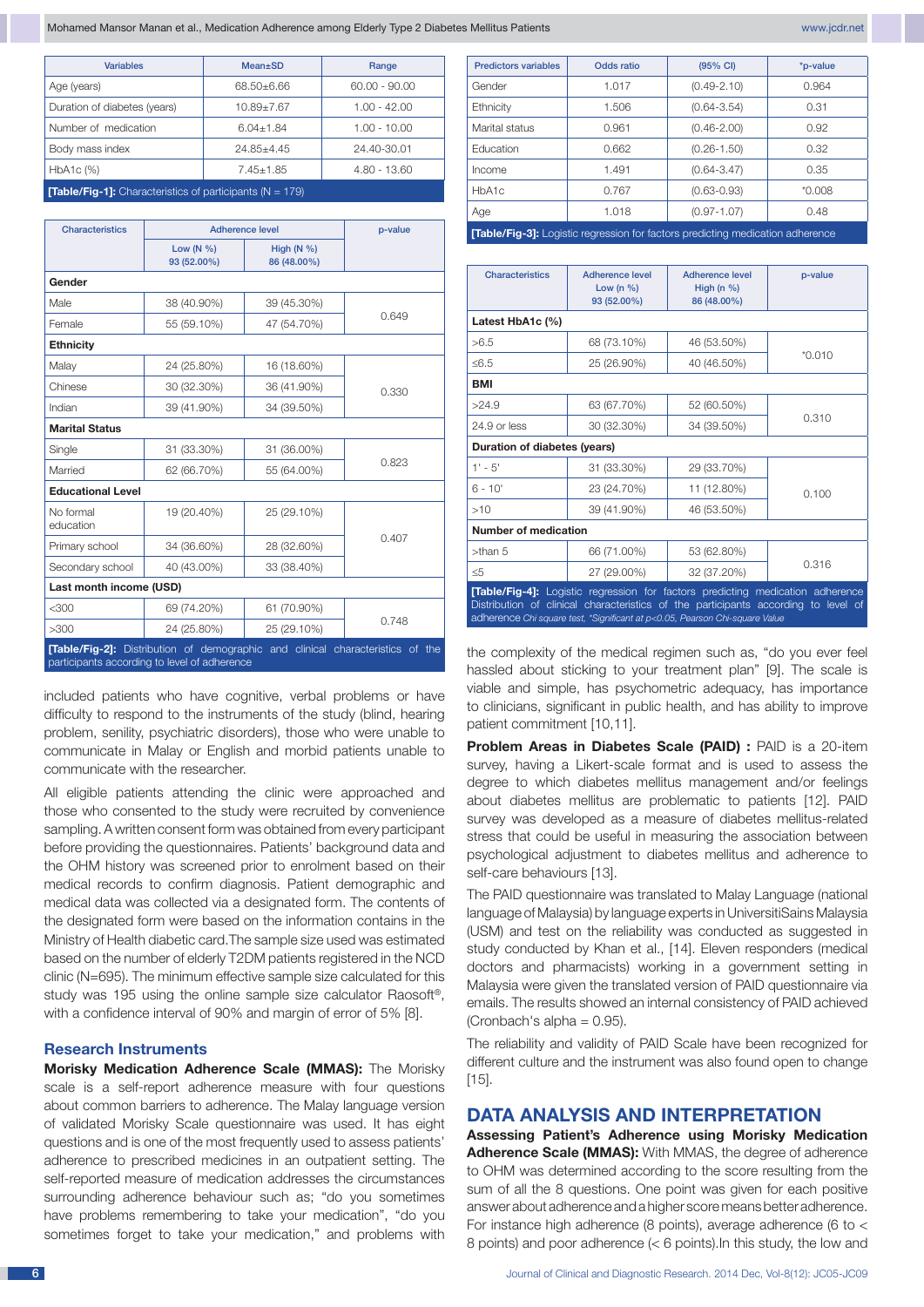medium adherers (score below 8 points) were combined into a single group labeled as "low adherence" and another group (score 8 points) as "high adherence" when analysing the results. This is because two categories of adherence are easier to analyse [16]. Adherence rate was calculated by dividing the number of participants with the Morisky score range over the total number of participants [17]. Univariate analysis (Chi-square) was conducted in order to identify factors that affect medication adherence. Descriptive statistics was used to assess the distribution of patients' sociodemographic variables (age, gender, marital status, highest education level and income) and clinical characteristic variables (BMI, HbA1c, duration of T2DM, number/type complications and quantity of medicine). The variables were summarized into percentage, mode, median and standard deviation (SD). Meanwhile, complications of T2DM were grouped into the top three complications which are nephropathy, neuropathy and retinopathy. Chi square test was used to explore relationship between top three complications of diabetes mellitus namely: nephropathy, neuropathy and retinopathy.

Mann-Whitney Test was used to evaluate differences among disease states namely, BMI and number of medications and between adherence score and duration of diabetes mellitus Kruskal Wallis Test was used.

With regard to the continuous variable, correlation test was conducted with adherence score (as measured by the MMAS) and age (years) was investigated using Pearson product-moment correlation coefficient. Preliminary analysis was performed to ensure no violation of the assumptions of normality, linearity and homoscedasticity. When data does not meet the stringent assumptions of parametric techniques, Spearman rho correlation (rho) was used to interpret the output. Pearson Chi-square value is presented in the Chi-square Tests with a significance level needs to be 0.05 or smaller to be significant ( $p < 0.05$ ). Binary logistic regression was conducted to determine whether variable factors significantly predicted adherence status.

**Assessing Quality of Life using PAID Scale: PAID scores were** calculated using a five-point Likert-scale with options ranging from "0-not a problem" to "4-serious problem". Summing all item scores and multiplying by 1.25 result in an overall PAID score. A minimum score of 0 i indicates no diabetes mellitus related distress. A maximum score of 100 indicates significant diabetes mellitusrelated distress.

### **RESULTS**

**Descriptive Analysis:** Two hundred and twenty three participants were approached which later on 39 and 5 participants were excluded because of incomplete medical record and refusal of participating consent, respectively. One hundred seventy nine patients were enrolled in this study. Upon completing the interview, medical record from the NCD clinic were retrieved. The demographic data is presented in [Table/Fig-1].

The participants were predominantly female (57.0%) and of Indian ethnicity (40.80%). 5.60% of participants hold a minimum of university degree and 34.10% had went through at least 11 years of schooling. The majority of participants had an education level till primary schooling level (6 years of schooling) (34.60%) and 24.60% didn't attend any formal school.

More than two-third of the participants, were classified as low income group (e.g., ≤ USD300 or less; 72.60%). Most were married (64.80%) and 5 (2.80%) were single and 59 (33.30%) were widow/ widower or divorced.

**Medication adherence rates:** Among all the participants, 86 (48.0%) were high-adherers and the rest were classified as lowadherer. Adherence and demographic variables for the study participants was analysed with descriptive analysis. The average score of adherence among the elderly participants was skewed to

the left (skewness -1.55, kurtosis 2.12) median 7.75 (IQR 6.50-8.00) indicating more patients scoring high points.

There was no significant association between adherence and age, r  $= 0.098$ ,  $n = 179$ ,  $p = 0.190$ .

[Table/Fig-2] shows the distribution of demographic and clinical characteristics of the participants according to level of adherence. A Chi-square test for independence indicated no significant association between demographic variables; namely gender, ethnicity, marital status, education level, and income (Malaysia currency 1 ringgit equal to USD 0.3).

Factors included were age, gender, ethnicity, marital status, education level, income and HbA1c [Table/Fig-3]. The participants were classified into two groups of adherence level based on the cut-off score in their completed MMAS (Highest score=8, lowest score=0) [17]. Two dependent variables were categorized according to the MMAS score, where a score of 6 to 8 was grouped as high adherer and a score of 0 to 5 was grouped as low adherer. When all seven predictors were included in the binary logistic model, only HbA1c was found to be significantly associated with adherence. The model as a whole explained between 7.90% (Cox and Snell R Square) and 10.60% (Nagelkerke R squared) of the variance in whether participants are low adherer or high adherer. The model fit was good (p-value = 0.283) and correctly classified 60.90% cases.

[Table/Fig-3] shows the result of the binary logistic regression analysis. Clearly, a negative association between HbA1c levels and adherence was identified where a 1% increase in HbA1c is associated with a 30% decrease in the likelihood of being adherent.

**The Level of Adherence According to the Disease States (HbA1c Levels, BMI, number of Medications and Duration of T2DM):** [Table/Fig-4] shows the results of the Pearson correlation analysis between the disease states and adherence level. The factors included latest HbA1c level, Body Mass Index (BMI), duration of diabetes mellitus (years) and numbers of medication prescribed. Only HbA1c showed a significant correlation with adherence level (df = 1,  $X^2$  = 6.620; p = 0.010). Using the Mann-Whitney test to differentiate the adherence scores among participants disease states, the findings showed no significant interactions for the main effects of BMI ( $z = -1.376$ ,  $p > 0.05$ ) and number of medications  $(z = -1.509, p > 0.05)$  with adherence score. A significant inverse interaction emerged between HbA1c and adherence  $(z = -2.271,$ p<0.05). In addition, a Kruskal-Wallis test between adherence score and duration of T2DM, found a significant associations (r =8.675, p <0.05). In participants diagnosed as with T2DM for more than 10 years mean ranks of adherence score were significantly higher.

**The Quality of Life of the Elderly T2DM Participants using the PAID Questionnaires:** The mean elderly T2DM PAID score was 6.30 ±SD 8.50. A significant inverse association was observed between PAID score and the level of adherence (r= - 0.175, p< 0.05). A test with Mann-Whitney U test further revealed a significance difference in the PAID score and adherence level of low adherence; median (Md = 5.00, N = 93) and high adherence (Md = 1.25, N = 86), U = 2967.00, z = - 3.03, p = 0.002, r = 0.23. Cohen's criteria [18] considered a very small effect of adherence on PAIDS. A Mann-Whitney U test revealed no significance difference in the PAID score of those HbA1c level is more than  $6.50\%$  (Md =  $3.75$ , N = 114), U = 3188.50,  $z = -1.574$ ,  $p = 0.115$ ,  $r = 0.12$ .

**Complication of T2DM:** 50.80% of participants have two or more complications and only 14.50% of participants have no recorded complication. Most participants suffer complication of T2DM. Retinopathy (35.20%), nephropathy (31.28) and neuropathy (27.93%) are the highest complication that was recorded among the participants. Other concomitant diseases found were diabetic foot ulcer (17.32%), heart failure (8.94%), stroke (5.03%), angina (2.23%), myocardial infarction (1.68%) and erectile dysfunction (1.68%).A chi-square test indicated no significant association between these complications and the adherence level; nephropathy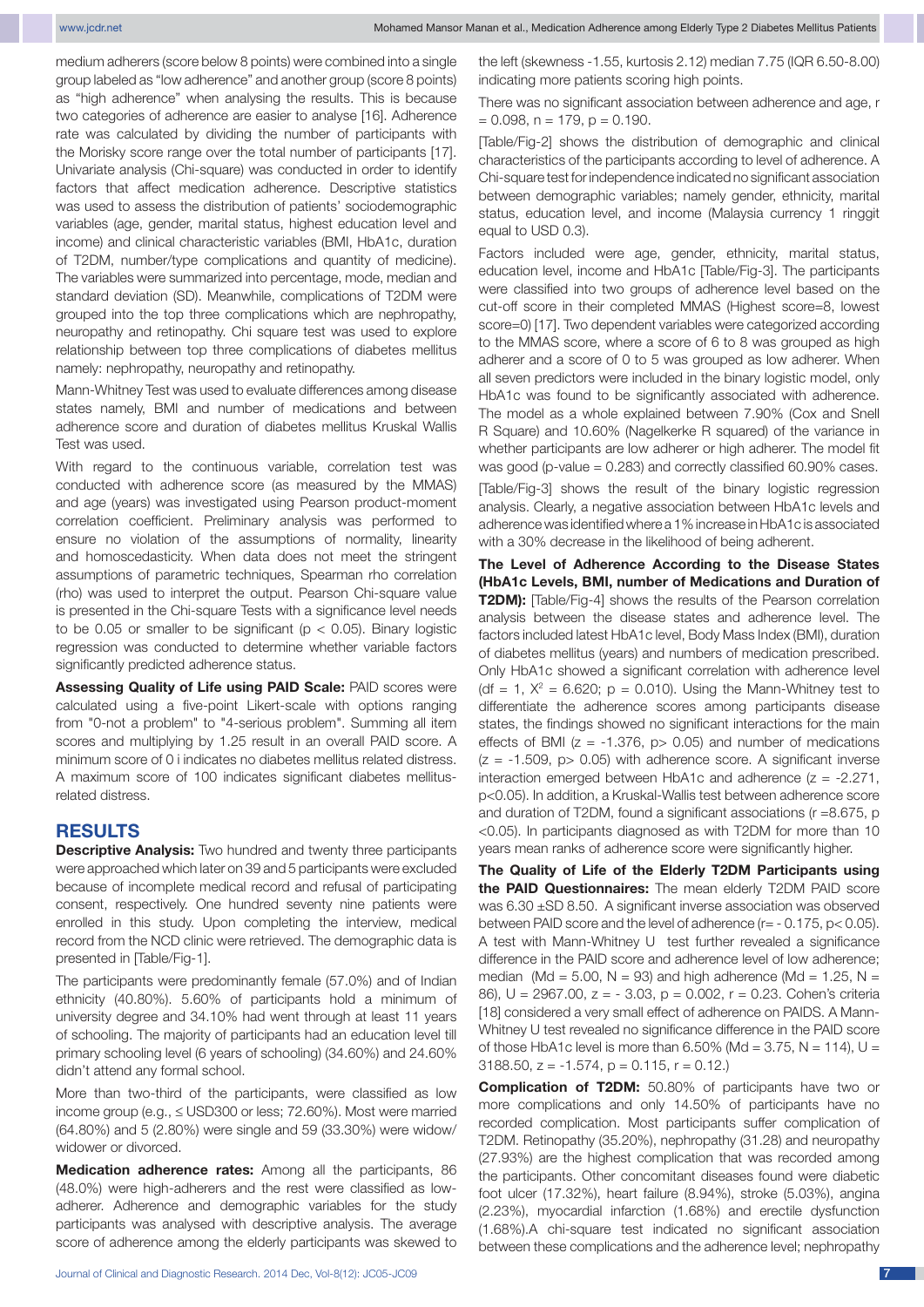Mohamed Mansor Manan et al., Medication Adherence among Elderly Type 2 Diabetes Mellitus Patients www.jcdr.net

 $(df = 1, X<sup>2</sup>= -0.002, p> 0.05)$ , neuropathy  $(df = 1, X<sup>2</sup> = -.705, p> 0.05)$ 0.05) and retinopathy (df = 1,  $X^2$  = 0.006, p>0.05).

# **DISCUSSION**

It is essential to recognize predictors of adherence and to establish the relationships between adherences and health related quality of life in older adults (aged ≥60 y) with T2DM. Again, the expected proportion of people aged 60 and above in the year 2020 was expected to be 9.5% [19]. It is crucial to ensure patient's adherence of the prescribed medication in T2DM because of the strong correlation between adherence, patient outcomes, and treatment costs. A patient with T2DM medication adherence is a key ingredient of self-management [20]. This study is more exclusive for the elderly participants since earlier studies that assesses medication adherence using self-reported questionnaire did not focus on this group. Thus, the finding of a lower rate of adherence (48%) among elderly T2DM patients is of clinical importance since this can be used as a yardstick to improve disease management.

The result of the present study is lower than the World Health Organization (WHO) reported adherence to medication, which averages around 50% in developed countries, and worse in developing countries [21]. Similar reports from prospective studies of a systematic review of antidiabetic medication adherence revealed that many patients had poor adherence to oral antidiabetic medications [22]. Their results ranged from 67 to 85% and overall adherence rate was from 36 to 93% which is higher than that observed in this study [23]. Additionally, an adherence rate of 56% towards prescribed antihypertensive, antidiabetic and antiasthmatic medications was reported among out-patients attending a health clinic of the similar setting situated in the state of Melaka of Malaysia [24]. In agreement with that, another study conducted in seven health clinic of similar setting in the state of Selangor of Malaysia found out that 53% of the T2DM participants were nonadherent towards their antidiabetic medications [25]. Thus, adherence is a common problem in almost all patients with chronic diseases.

The mean age of participants, 68.50y, is similar with the Malaysia prevalence of T2DM by age group where the highest prevalence was in the 60-64y old [26]. Similar to other studies [22,23], the present study found that age and adherence to medication has no significant association. Inter-gender differences in adherence were demonstrated in a study where the participants consisted of approximately 40% Indian and 57% females. In the study by Letchumanan et al., they reported the prevalence rate of participants of Indians ethnicity with T2DM is 19.9% and this finding was almost twice than other major ethnicities. General global trend on the other hand reported T2DM prevalence to be somewhat higher in males (11.9%) than females(11.3%) [26].

The barrier to effective communication with the healthcare professionals was probably one of the reasons affecting adherence. With the lower literacy, education and counseling session at the health care facilities will be less effective. This finding contradicted with results by Bezie et al., regarding the association of educational level and medication adherence [27]. Furthermore, the study reported by Al-Qazaz found that patients with higher educational background can have better access to information, through internet, books, other sources of media and might be associated with their awareness and concern for adherence to medication [28]. It is also interesting to note that no inter-ethnic differences in adherence were found among Indians, Chinese and Malay participants (the three main ethnic groups in Malaysia). Although some studies suggest that ethnicity may affect adherence, several other reports found no significant association. It is possible that the lack of differences in the present study is the result of inadequate sample size and skewed distribution among the groups.

Sociodemographic features such as gender, ethnicity, marital status, education, and income as well as BMI were not statistically significantly associated with adherence. Regardless of the reality that T2DM is a progressive disease, the present study showed that complication to T2DM does not significantly associate to adherence to medications. On the other hand, other studies reported that the option to take or not to take a medication as prescribed remained patient's personal choice [29,30]. Self-reported questionnaire usually present an overestimation of adherence for various reasons: first, they possibly depend on patients' own explanation or recollection of whatever recommendations was given by health care provider and, if acknowledged or accepted by patients', how much it has been followed. Secondly, in order to please health care providers or prevent unnecessary stigmatization patients may have a tendency to report higher levels of adherence [31].

In this current study, significant association between adherence and HbA1c levels was observed. Where the inverse HbA1c level (p<0.05) indicated the lower in HbA1c value the higher adherence score. This result revealed that good glycemic control is associated with medication adherence. Earlier studies also confirmed that better T2DM control was significantly dependent on adherence to medication [32]. Al-Qazaz et al., concluded in their study that, glycemic control ( $r = -0.505$ ) has more impact on patients' medication adherence than T2DM knowledge (r=-0.390) [28]. Previous studies that examined the effects of regimen complexity, drug type, and duration of treatment had shown inconclusive results. In this current study found a significant association between adherence and duration of T2DM. Those who were diagnosed since more than 10 y showed statistically significant higher adherence than those who were diagnosed since less than 10y. This finding is supported by Benner et al., [33] who concluded that independent predictors of poor long-term persistence are non-whites, lower income, older age, less cardiovascular morbidity, depression, dementia and occurrence of coronary heart disease. It is likely that other prevailing variables could also have accounted for the differences in adherence, for instance the social support, or satisfaction with the health service provided. In clinical practice, these important variables need to be assessed to predict good glycemic control.

In this study, mean PAID score among elderly T2DM was 6.30 ±SD 8.50. The finding of this is fourfold lower than the study conducted in San Diego, United States among Type 1 and Type 2 diabetes mellitus patients (29.20 ±SD 20.90) [34]. Another study comparing the United States and the Dutch people, among type 1 and T2DM patients'; reported the mean PAID score for the patients in Netherlands and United States were 22.50 ±SD 19.80 and 27.80 ±SD 23.20 respectively [35]. These findings showed that participants in this present study had lower distress level. This study confirms that greater T2DM-specific emotional distress is associated with younger age  $(r = -0.41)$ , female gender  $(r = -0.42)$ and higher HbA1c ( $r = 0.15$ ) at p<0.05 similar with previous findings [36]. A study conducted in Massachusetts, United States showed age and level of HbA1c, among T2DM patients, are important aspects of T2DM-related emotional distress similar to the findings in this present study [37].

The study by Polonsky et al., [13] observed weak and inconsistent correlations between T2DM emotional functioning, measured by PAID and blood glucose control. They mentioned that some patients may exercise very good control because they are emotionally distressed about long-term complication of T2DM. On the other hand, patients with a history of poor glucose control, but presently showing signs of improvement, may not be much distressed[13].

The result from the current study showed that; "worry about the future and possibility of serious complication" and "feeling scared thinking about living with T2DM" was most highly endorsed as a serious problem. However, these findings contradicts with previous studies [13,36] where patients ranked depressing feelings about food and eating as their greatest concerns.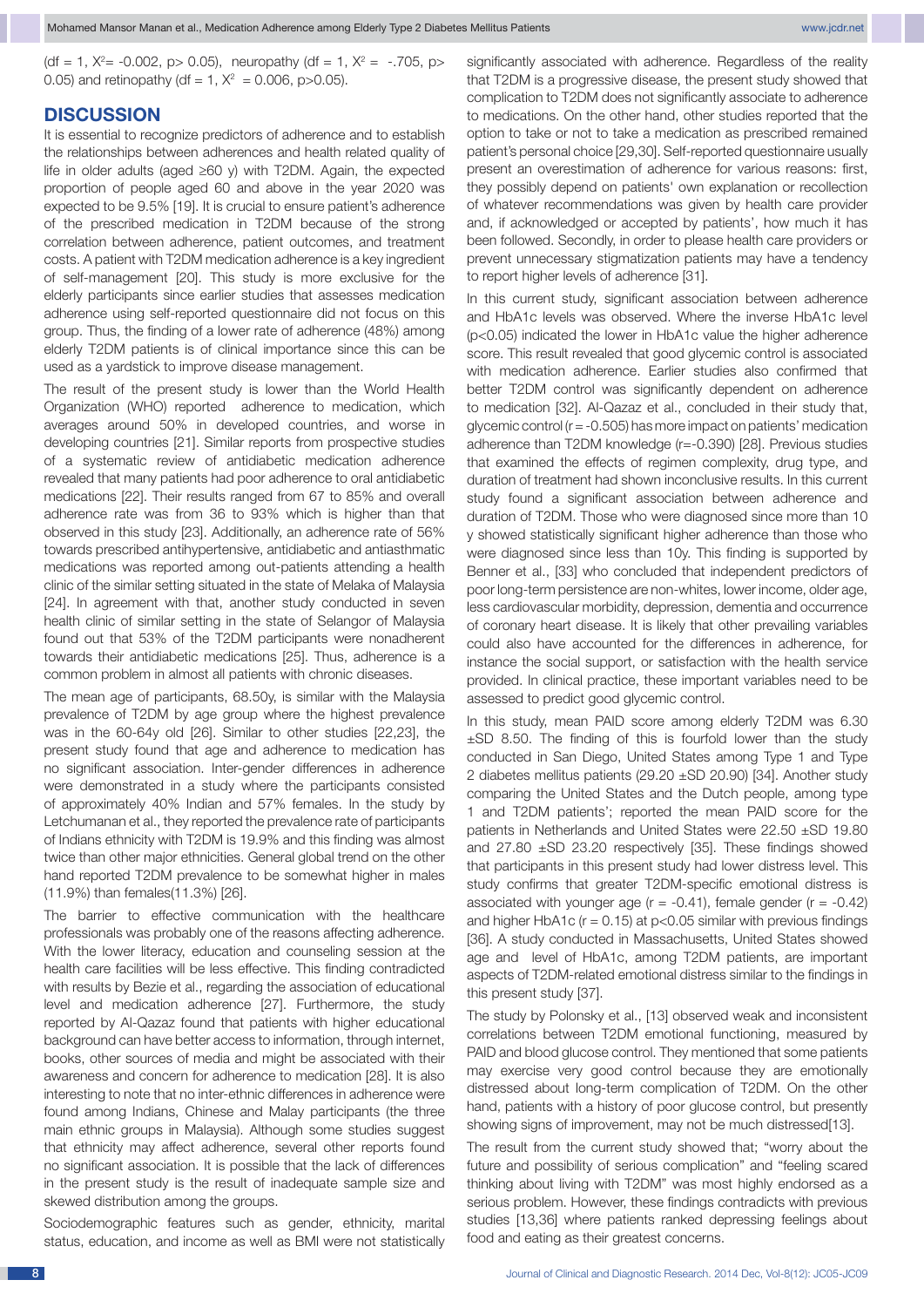# **CONCLUSION**

A medication adherence rate of 48% was obtained among elderly T2DM patients treated in the primary care clinic in west coast of Peninsular Malaysia. HbA1c is found to be a relevant measure to assess patient glycemic control and adherence. There appears to be no statistically significantly relationships between adherence and sociodemographic characteristics among the elderly group of population. Adherence and T2DM related emotional distress are correlated with each other. These findings are similar to those reported in other Western countries.

# **REFERENCES**<br>[1] Mohan V, Seedat YK,

- Mohan V, Seedat YK, Pradeepa R. The rising burden of diabetes and hypertension in southeast Asian and African regions: need for effective strategies for prevention and control in primary health care settings. *Int J Hypertens.* 2013;2013, Article ID 409083.
- [2] Zimmet PZ, Magliano DJ, Herman WH, Shaw JE. Diabetes: a 21<sup>st</sup> century challenge. *Lancet Diabetes Endocrinol.* 2014;2(1):56-64.
- [3] Manan MM, Rusli RA, Ang WC, Al-Worafi YMA, Ming LC. Assessing the pharmaceutical care issues of antiepileptic drug therapy in hospitalised epileptic patients. *J Pharm Pract Res.* 2014;44(3):83-88.
- [4] Hassan Y, Aziz N, Kassab Y, Elgasim I, Shaharuddin S, Al-Worafi Y, et al. How to help patients to control their blood pressure? Blood pressure control and its predictor. *Archives of Pharmacy Practic*e. 2014;5(4):153.
- [5] Li TC, Lee YD, Liu CS, Chen CC, Li CI, Lin CC. Disease-specific quality-of-life measures as predictors of mortality in individuals living with type 2 diabetes. *Journal of Psychosomatic Research*. 2011;70(2):155-60.
- [6] Cramer JA. A systematic review of adherence with medications for diabetes. *Diabetes care*. 2004;27(5):1218-24.
- [7] Krousel-Wood M, Joyce C, Holt EW, Levitan EB, Dornelles A, Webber LS, et al. Development and evaluation of a self-report tool to predict low pharmacy refill adherence in elderly patients with uncontrolled hypertension. *Pharmacotherapy.* 2013;33(8):798-811.
- [8] Raosoft(R). An online sample size calculator Available at http://www.raosoft. com/samplesize.html (accessed 12 Nov 2013).
- Al-Qazaz H, Hassali MA, Shafie AA, Sulaiman SA, Sundram S, Morisky DE. The eight-item Morisky Medication Adherence Scale MMAS: translation and validation of the Malaysian version. *Diabetes research and clinical practice*. 2010;90(2):216-21.
- [10] Hadi MA, Helwani R, Long CM. Facilitators and barriers towards adverse drug reaction reporting: perspective of Malaysian hospital pharmacists. *J Pharm Health Serv Res.* 2013;4(3):155-58.
- [11] Hadi MA, Ming LC. Impact of pharmacist recruitment on ADR reporting: Malaysian experience. *Southern Medical Review*. 2011;4(2):55.
- [12] Miller ST, Elasy TA. Psychometric evaluation of the problem areas in diabetes (PAID) survey in Southern, rural African American women with Type 2 diabetes. *BMC Public Health*. 2008;8:70. PubMed PMID: 18294380. *Pubmed Central PMCID*: 2268930. Epub 2008/02/26. eng.
- [13] Polonsky WH, Anderson BJ, Lohrer PA, Welch G, Jacobson AM, Aponte JE, et al. Assessment of diabetes-related distress. *Diabetes Care.* 1995;18(6):754-60. PubMed PMID: 7555499. Epub 1995/06/01. eng.
- [14] Khan TM, Al-Haider I, Syed Sulaiman SA, Hassali MA. Linguistic validation of the 5D itching scale to Arabic in patients with end-stage kidney disease. *J Ren Care.* 2013;39(4):222-27. PubMed PMID: 24152068. Epub 2013/10/25. eng.
- [15] Welch G, Weinger K, Anderson B, Polonsky WH. Responsiveness of the problem areas in diabetes (PAID) questionnaire. Diabetic medicine : *A Journal of the British Diabetic Association*. 2003;20(1):69-72. PubMed PMID: 12519323. Epub 2003/01/10. eng.
- [16] Trindade AJ, Ehrlich A, Kornbluth A, Ullman TA. Are your patients taking their medicine? Validation of a new adherence scale in patients with inflammatory

bowel disease and comparison with physician perception of adherence. *Inflamm Bowel Dis*. 2011;17(2):599-604.

- [17] Morisky DE, Ang A, Krousel-Wood M, Ward HJ. Predictive validity of a medication adherence measure in an outpatient setting. *J Clin Hypertens.* 2008;10(5):348- 54. PubMed PMID: 18453793. Pubmed Central PMCID: 2562622. Epub 2008/05/06. eng.
- [18] Cohen J. Statistical power analysis for the behavioral sciences: *Psychology*  Press; 1988.
- [19] Cheong AT, Tong SF, Sazlina SG, Azah AS, Salmiah MS. Blood pressure control among hypertensive patients with and without diabetes mellitus in six public primary care clinics in Malaysia. *Asia Pac J Public Health.* 2013 Mar 27. PubMed PMID: 23536235. Epub 2013/03/29. Eng.
- [20] Mafauzy M. Diabetes mellitus in Malaysia. *Med J Malaysia.* 2006;61(4):397-98. PubMed PMID: 17243514. Epub 2007/01/25. eng.
- [21] Burkhart PV, Sabate E. Adherence to long-term therapies: evidence for action. *J Nurs Scholarsh*. 2003;35(3):207. PubMed PMID: 14562485. Epub 2003/10/18. eng.
- [22] Ming LC, Hassali MA, Shafie AA, Awaisu A, Hadi MA, Al-Haddad M. Perspectives of heart failure patients in Malaysia towards medications and disease state management: findings from a qualitative study. *Journal of Public Health.*  2011;19(6):569-77.
- [23] Lerman I. Adherence to treatment: the key for avoiding long-term complications of diabetes. *Arch Med Res.* 2005;36(3):300-06. PubMed PMID: 15925020. Epub 2005/06/01. eng.
- [24] Aziz AM, Ibrahim MI. Medication noncompliance-a thriving problem. *Med J Malaysia.* 1999;54(2):192-99. Pub Med PMID: 10972029. Epub 2000/09/06. eng.
- [25] Ahmad NS, Ramli A, Islahudin F, Paraidathathu T. Medication adherence in patients with type 2 diabetes mellitus treated at primary health clinics in Malaysia. *Patient Prefer Adherence*. 2013;7:525-30. PubMed PMID: 23814461. Pubmed Central PMCID: PMC3693921. Epub 2013/07/03. eng.
- [26] Letchuman GR, Wan Nazaimoon WM, Wan Mohamad WB, Chandran LR, Tee GH, Jamaiyah H, et al. Prevalence of diabetes in the Malaysian National Health Morbidity Survey III 2006. *Med J Malaysia*. 2010;65(3):180-86. PubMed PMID: 21939164. Epub 2011/09/24. eng.
- [27] Bezie Y, Molina M, Hernandez N, Batista R, Niang S, Huet D. Therapeutic compliance: a prospective analysis of various factors involved in the adherence rate in type 2 diabetes*. Diabetes Metab*. 2006;32(6):611-16.
- [28] Al-Qazaz H, Sulaiman SA, Hassali MA, Shafie AA, Sundram S, Al-Nuri R, et al. Diabetes knowledge, medication adherence and glycemic control among patients with type 2 diabetes. *Int J Clin Pharm*. 2011;33(6):1028-35.
- [29] Montori VM, Gafni A, Charles C. A shared treatment decision making approach between patients with chronic conditions and their clinicians: the case of diabetes. *Health Expectations.* 2006;9(1):25-36.
- [30] DiMatteo MR. Variations in patients' adherence to medical recommendations: a quantitative review of 50 years of research. *Med Care.* 2004;42(3):200-09.
- [31] Vik SA, Maxwell CJ, Hogan DB. Measurement, correlates, and health outcomes of medication adherence among seniors*. Ann Pharmacother.* 2004;38(2):303-12.
- [32] Rhee MK, Slocum W, Ziemer DC, Culler SD, Cook CB, El-Kebbi IM, et al. Patient adherence improves glycemic control. *Diabetes Educ*. 2005;31(2):240-50.
- [33] Benner JS, Glynn RJ, Mogun H, Neumann PJ, Weinstein MC, Avorn J. Long-term persistence in use of statin therapy in elderly patients. *JAMA*. 2002;288(4):455-61.
- [34] Welch GW, Jacobson AM, Polonsky WH. The Problem Areas in Diabetes Scale: an evaluation of its clinical utility. *Diabetes care.* 1997;20(5):760-66.
- [35] Snoek FJ, Pouwer F, Welch GW, Polonsky WH. Diabetes-related emotional distress in Dutch and U.S. diabetic patients: cross-cultural validity of the problem areas in diabetes scale. *Diabetes care*. 2000;23(9):1305-09.
- [36] Snoek FJ. Barriers to good glycaemic control: the patient's perspective. Int J Obes Relat Metab Disord. 2000;24(Suppl 3):S12-20. *PubMed PMID:* 11063280. Epub 2000/11/04. eng.
- [37] Wexler D, Grant R, Wittenberg E, Bosch J, Cagliero E, Delahanty L, et al. Correlates of health-related quality of life in type 2 diabetes. *Diabetologia.*  2006;49(7):1489-97.

#### PARTICULARS OF CONTRIBUTORS:

- 1. Professor, Faculty of Pharmacy, Universiti Teknologi MARA, Puncak Alam, Malaysia.
- 2. Master Graduate, Faculty of Pharmacy, Universiti Teknologi MARA, Puncak Alam, Malaysia.
- 3. Senior Clinical Pharmacist, College of Pharmacy, Qassim University, Buraidah, Saudi Arabia; Senior Clinical Pharmacist, College of Pharmacy,
- Qassim University, Buraidah, Saudi Arabia; Researcher, Faculty of Pharmacy, Universiti Teknologi MARA, Puncak Alam, Malaysia.
- 4. Assistant Professor, Pharmacy Practice Department, College of Pharmacy, Qassim University, Buraidah, Saudi Arabia.
- 5. Senior Lecturer, Faculty of Pharmacy, Universiti Teknologi MARA; Clinical and Social Research Group, Brain and Neuroscience Communities of Research, Universiti Teknologi MARA, Shah Alam, Malaysia.

#### NAME, ADDRESS, E-MAIL ID OF THE CORRESPONDING AUTHOR:

Dr. Long Chiau Ming, Level 11, FF1, Faculty of Pharmacy, Universiti Teknologi MARA, 42300, Puncak Alam, Selangor, Malaysia.

E-mail : ming.long@bath.edu

FINANCIAL OR OTHER COMPETING INTERESTS: None.

Date of Submission: Jul 02, 2014 Date of Peer Review: Oct 12, 2014 Date of Acceptance: Oct 21, 2014 Date of Publishing: Dec 05, 2014